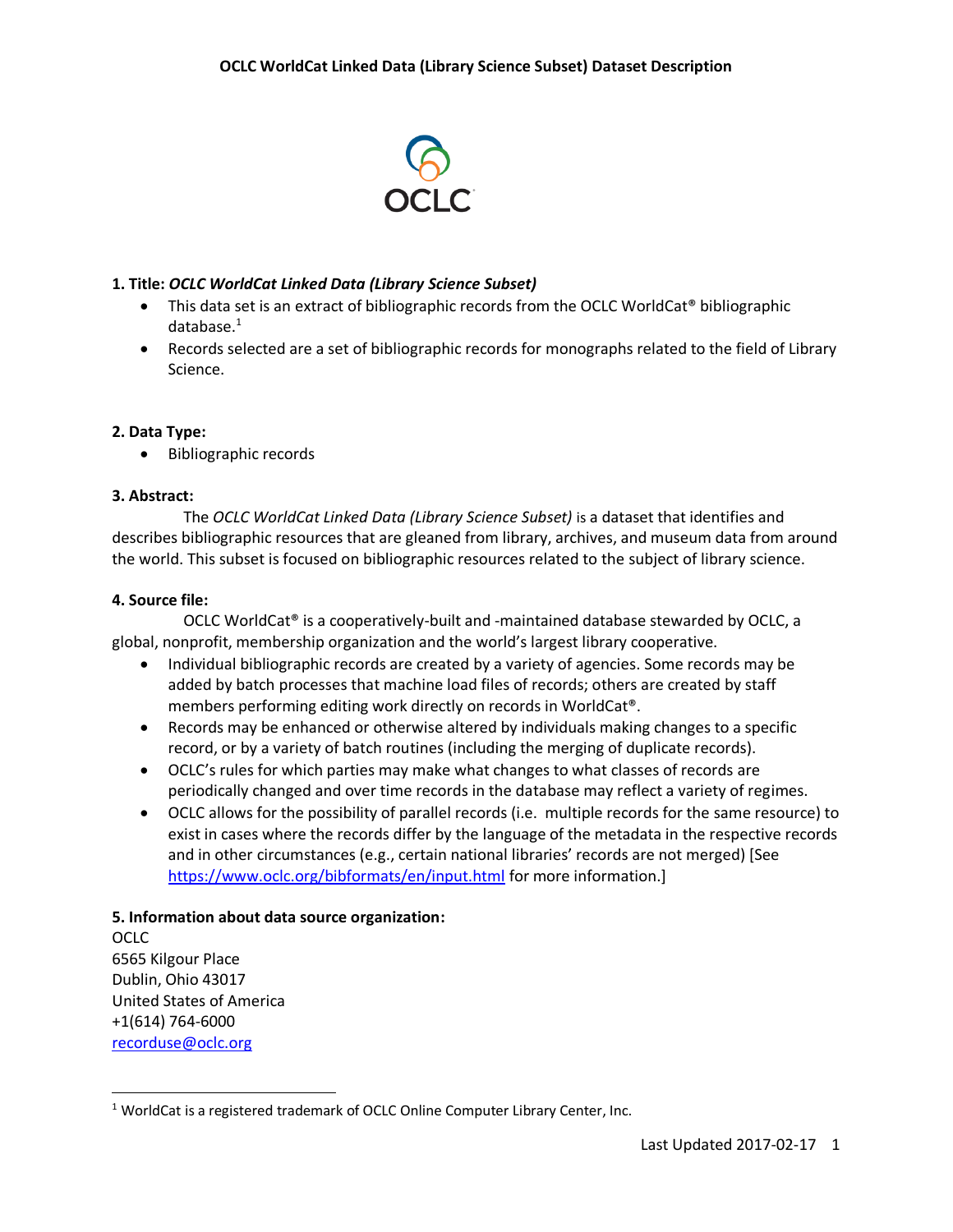## **OCLC WorldCat Linked Data (Library Science Subset) Dataset Description**

#### **6. Data production details:**

OCLC Research extracted the records in this file by performing a query of a snapshot of WorldCat® from October 2016.

Please note: To build this set, in addition to using datapoints recorded in individual records in WorldCat®, OCLC Research leveraged certain datapoints not present in the WorldCat record but available based on OCLC's FRBR clustering of bibliographic data and derivative datapoints available from the "work" record. (See <http://www.oclc.org/research/activities/frbr.html> for a further description of OCLC's work with FRBR.) Holdings data (i.e. assertions that one or more specific libraries or other agencies have one or more copies of a described resource) from WorldCat® was also used.

The query of the WorldCat® snapshot had the following parameters:

#### INCLUDE IN SET:

Resources described must be a published monograph (text)

### AND

Records must meet the following inclusion criteria:

- FAST headings (650 field, 2<sup>nd</sup> indicator ="7" and  $$2 = "fast")$  containing any of the following strings:
	- o *librarian*
	- o *librarians*
	- o *librarianship*
	- o *libraries*
	- o *library*

AND/OR

 DDC Class values (082 field): 020 through 028 and must occur in at least 10% of holdings at the work level

AND/OR

 LCC Class values (050 field); Z 662 through Z 1000.6; ZA 3038 through ZA 5190 and must occur in at least 10% of holdings at the work level

#### EXCLUDE FROM SET:

- All records where 040 contains the value "N@F"
	- $\circ$  Note: this indicates the record has been created as part of the NetFirst Project. (Records for this project cataloged Web resources, but these records have not been maintained and often had incorrect or very general Dewey Decimal Classification (DDC) values.)

## **7. Data formats issued (See th[e VoID Dataset Description](ftp://anonftp.oclc.org/pub/researchdata/libsci/void-WorldCatLibSci.html) for additional information)**

- RDF
- MARC XML